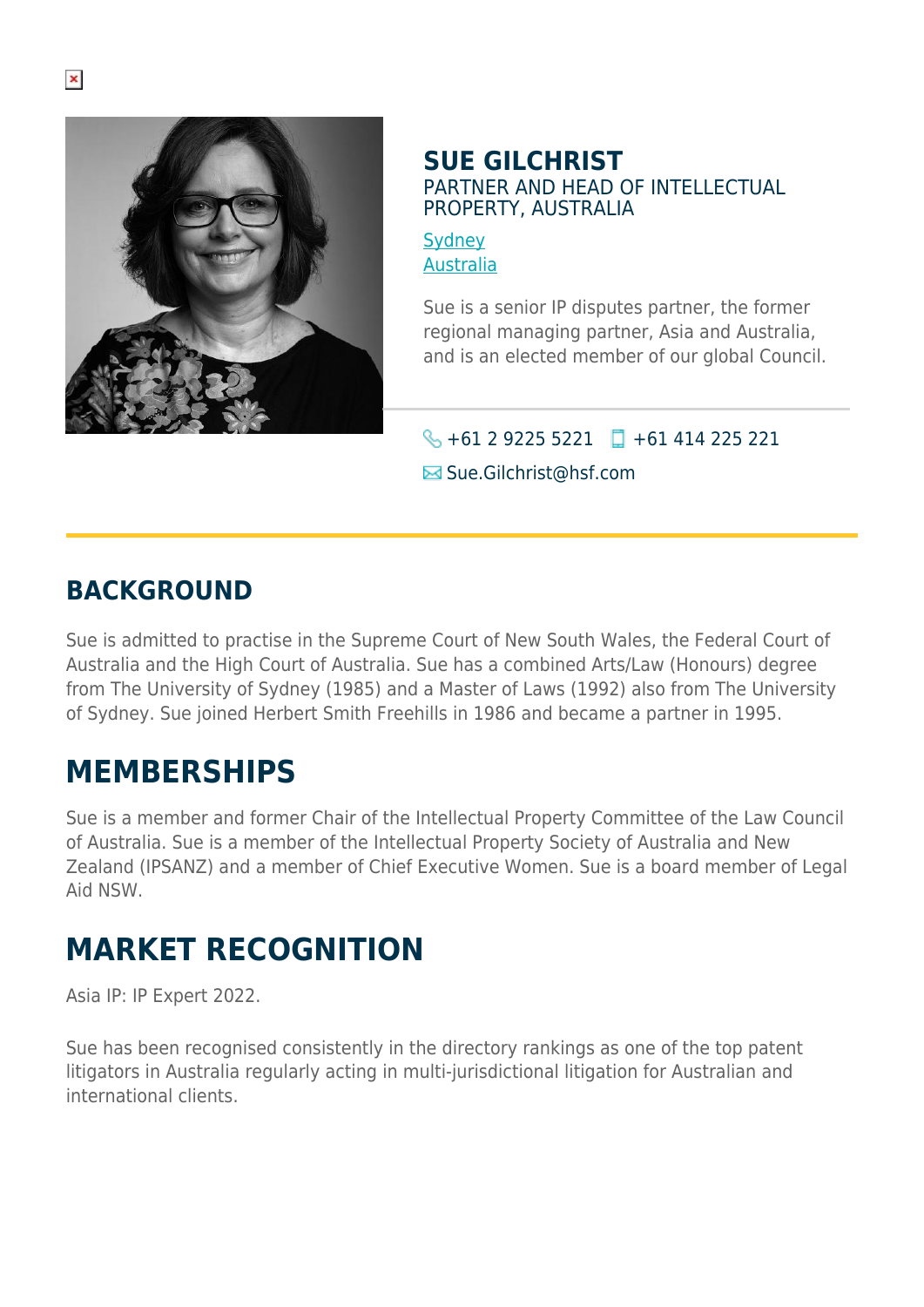Sue is recognised by Benchmark Litigation as a Star Litigator in Australia, as well as one of only six practitioners in Australia to be recognised in the Top 100 Women in Litigation and one of only 15 Australia practitioners recognised in the IAM Global Leaders Guide. She is recognised by IP STARS in the global Top 250 Women in IP, as well as a leading practitioner in Patents and Trade Marks.

Sue recently received a Band 1 Ranking in Enforcement and Litigation from WTR 1000 in recognition of her successful defence of Anchorage Capital and its subsidiary in a trade mark infringement dispute that made it all the way to the High Court. She has been called "captain of the IP department" – WTR 1000. Sue recently received a Band 1 and Band 2 ranking in Intellectual Property: Patents and Intellectual Property: Trade Marks & Copyright respectively in the 2021 Chambers rankings, who described her as "outstanding, very sharp, very across it, and very strategic." A client said "her strengths are big-picture strategy and client empathy; she can put herself in the client's shoes, see what they want to achieve and think creatively about how to get to that end point. She is definitely not someone who thinks dispute resolution is always executed in the same way; she is adaptive and understanding" – Chambers 2021.

In recognition of Sue's market standing as a Leading Individual in IP (Australia) for 14 consecutive years, she has been placed in the Legal 500 Asia Pacific Hall of Fame for three consecutive years.

## **KEY SERVICES**

#### **KEY SECTORS**

Intellectual Property **Patents** 

Technology, Media and Telecommunications Pharmaceuticals and Healthcare

## **EXPERIENCE**

Sue is an IP disputes partner and is recognised as a senior IP lawyer experienced in all intellectual property areas, including patents, designs, copyright, trade marks, passing off and confidential information.

Sue also has extensive experience in consumer law matters, and regularly advises clients on advertising, marketing campaigns and disputes.

Sue was the lead partner acting for Apple in the Apple v Samsung patent and design litigation relating to tablets and smart phones, and 3G mobile connectivity technology.

Sue is also the lead partner acting for Motorola Solutions Inc in patent and copyright infringement proceedings commenced against a competitor, Hytera, in the Federal Court of Australia, relating to Hytera's digital mobile radio (DMR) devices, including seeking additional damages on the basis of Hytera's conduct.